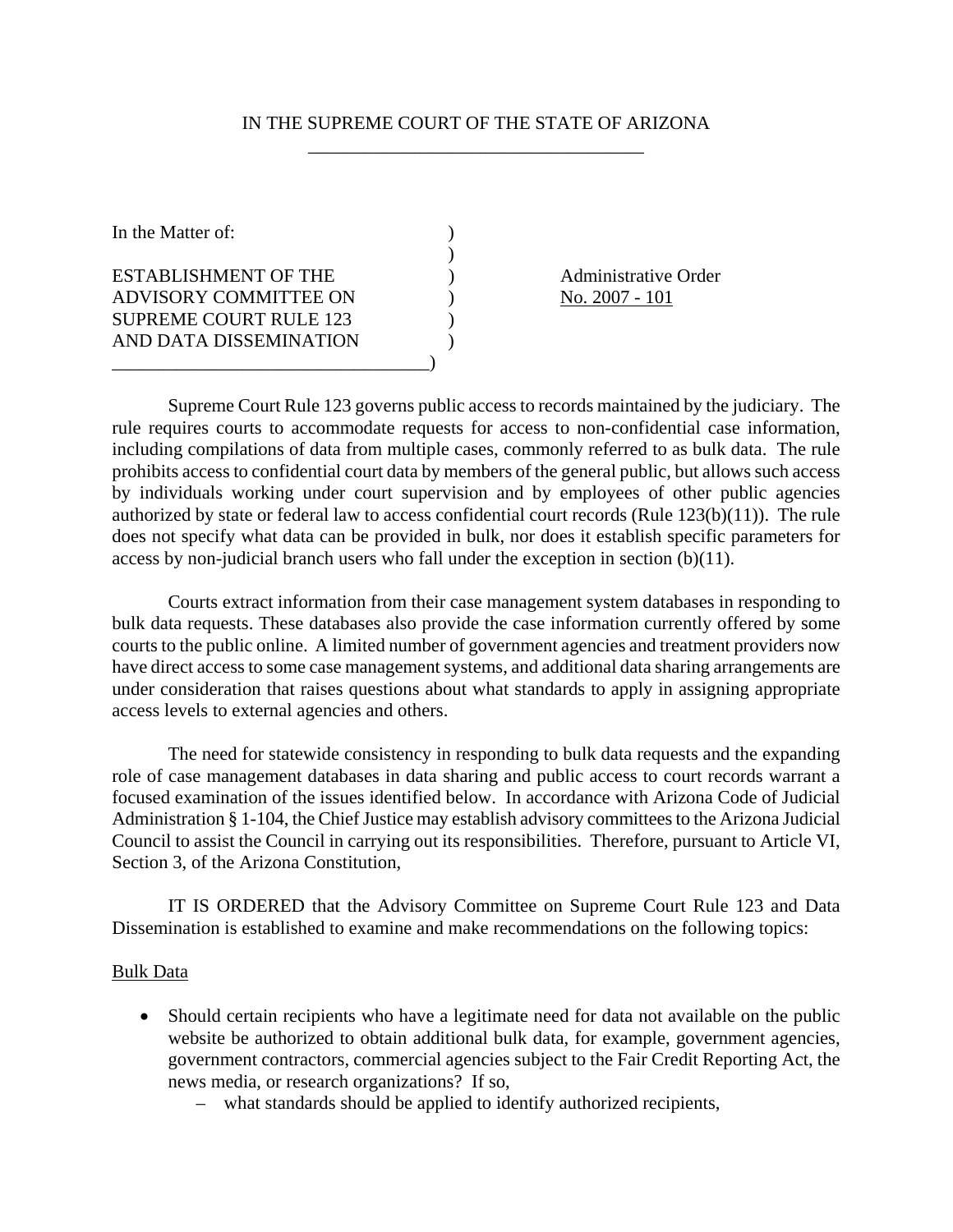- what process should users undergo to establish their eligibility to receive bulk data, and
- what restrictions should be imposed on their use of the data?

### Database Access

• Should certain users be authorized to directly access case management databases in real time, such as government agencies, government contractors, commercial agencies subject to the Fair Credit Reporting Act, the news media, or research organizations? If so, what standards and processes are needed to qualify for such access?

# Data Retention

- Should record retention schedules applicable to paper case files apply to case management data available online? If not, how long should case records be available online?
- Should courts or the Administrative Office of the Courts maintain an archive of case management data for cases that have exceeded their retention period for the purpose of conducting research, establishing long-term trends or other related inquiries? If so, how long should case records be preserved in such an archive? Should the archive be publicly accessible, and if so, what standards and processes are needed to identify and regulate authorized users of the archive?

#### Case Lookup Websites

- What information should be available to the public online for individual cases?
- Should criminal case data be available online for those cases in which a conviction has been "set aside" pursuant to ARS § 13-907? If so, how should the set-aside order be indicated in the online record?

# Rule 123

• Examine other issues needing resolution relating to Rule 123 that have come to light since the rule was last updated.

 The Committee shall report its recommendations to the Arizona Judicial Council by December, 2008.

 IT IS FURTHER ORDERED that the individuals listed on Appendix A are appointed as members of the Committee beginning upon entry of this Order and ending on December 31, 2008. The Chief Justice may appoint additional members as necessary.

 IT IS FURTHER ORDERED that Committee meetings shall be scheduled at the discretion of the Chair. Pursuant to Arizona Code of Judicial Administration § 1-202, all meetings shall comply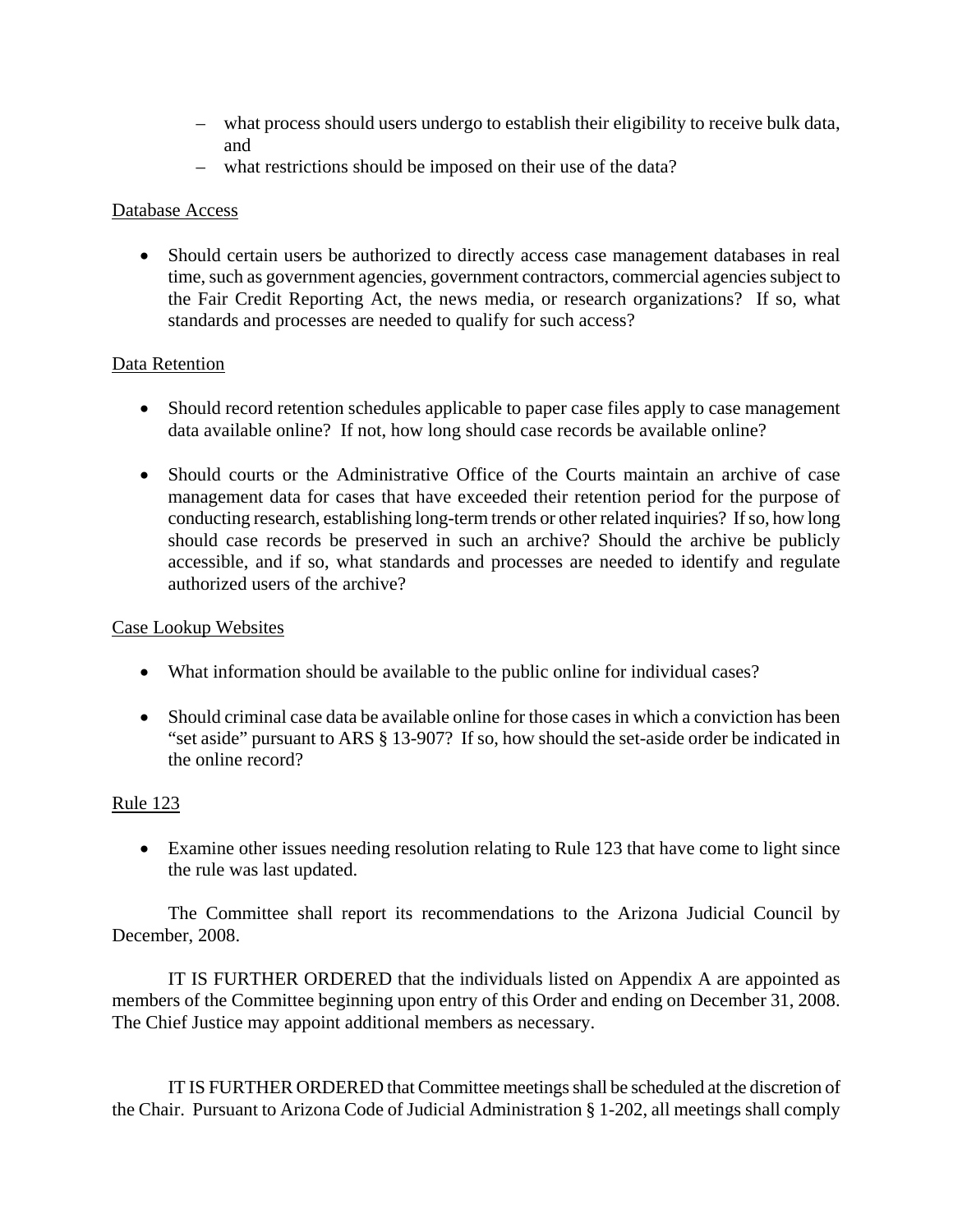with the public meeting policy of the Arizona Judicial Branch. The Administrative Office of the Courts shall provide staff for the Committee, who may, as feasible, conduct or coordinate research as requested by the Committee.

Dated this 20th day of December, 2007.

\_\_\_\_\_\_\_\_\_\_\_\_\_\_\_\_\_\_\_\_\_\_\_\_\_\_\_\_\_\_\_\_\_\_\_\_ RUTH V. McGREGOR Chief Justice